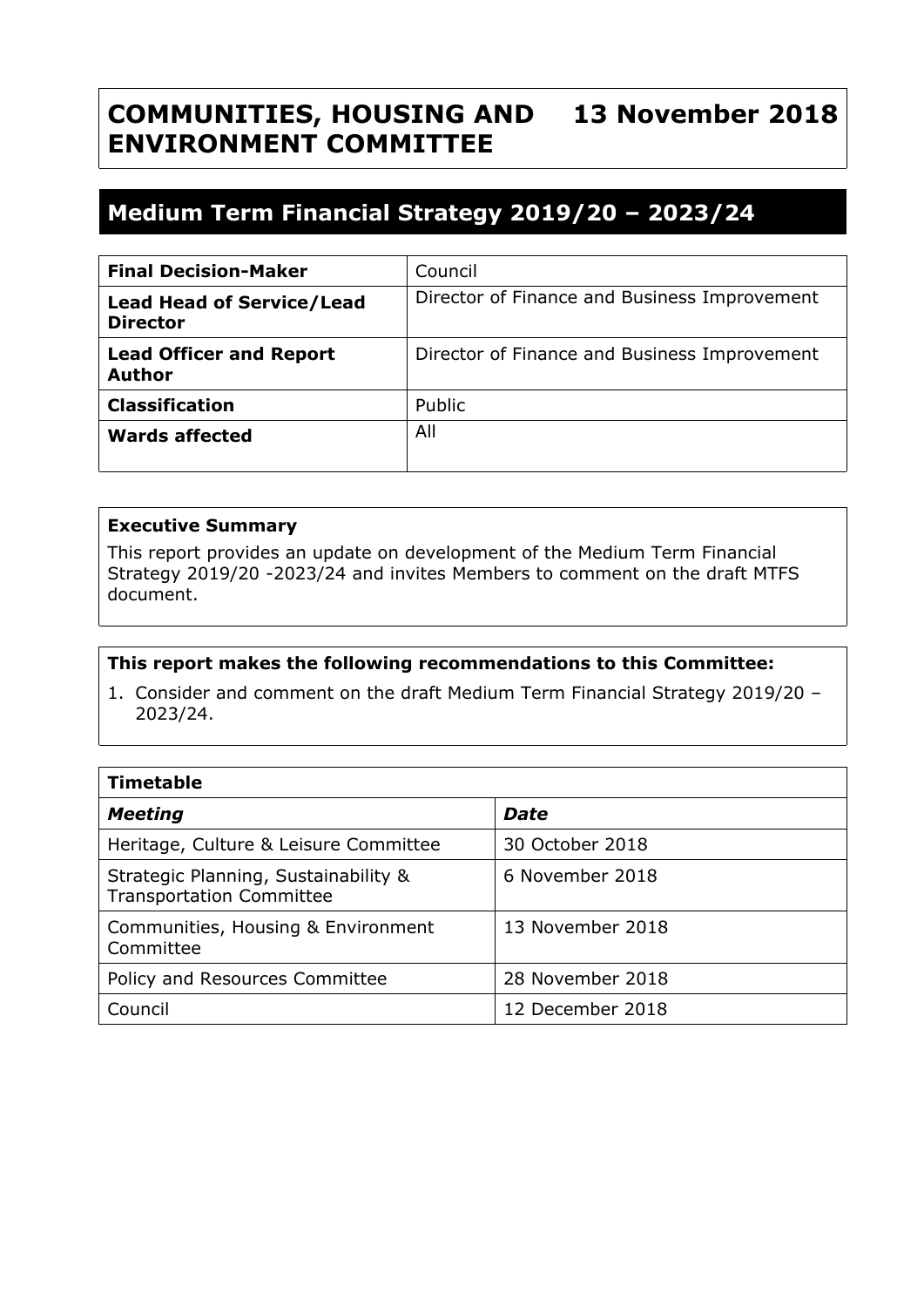## **1. INTRODUCTION AND BACKGROUND**

- 1.1 The Medium Term Financial Strategy (MTFS) sets out in financial terms how the Council will deliver its Strategic Plan over the next five years. As Members will be aware, the Council is currently developing a new Strategic Plan, intended to take the place of the existing 2015-2020 Strategic Plan. Accordingly, development of a new MTFS is taking place in parallel with development of the new Strategic Plan.
- 1.2 The purpose of the MTFS is to describe how the outcomes associated with strategic objectives can be delivered, given the financial resources available to the Council, and bearing in mind the prioritisation of objectives. 'Financial resources' include both revenue resources, for day-to-day expenditure, and capital resources, for one-off investment that will deliver benefits over more than a year.
- 1.3 Financial resources are described in section 4 of the draft MTFS, attached to this report as Appendix A. It will be seen that there are constraints on the funding available and there are service pressures which must be accommodated. This implies a process of matching resources against the objectives in the Strategic Plan.
- 1.4 There is also considerable uncertainty over the Council's funding position after 2020. Accordingly, financial projections have been prepared covering the five year MTFS period, based on three different scenarios – favourable, neutral and adverse. Section 5 of the draft MTFS summarises these and shows that in both the neutral and adverse scenarios there is a significant budget gap from 2020/21 onwards, as shown below.

|                             | 19/20  | 20/21  | 21/22  | 22/23  | 23/24  |
|-----------------------------|--------|--------|--------|--------|--------|
|                             | £m     | £m     | £m     | £m     | £m     |
|                             |        |        |        |        |        |
| Scenario 1 - Favourable     |        |        |        |        |        |
| <b>Budget surplus</b>       | $-0.8$ | $-0.9$ | $-1.6$ | $-3.3$ | $-4.8$ |
|                             |        |        |        |        |        |
| <b>Scenario 2 - Neutral</b> |        |        |        |        |        |
| <b>Budget gap</b>           | 0.1    | 1.1    | 1.7    | 1.5    | 1.7    |
|                             |        |        |        |        |        |
| Scenario 3 - Adverse        |        |        |        |        |        |
| <b>Budget gap</b>           | 0.7    | 2.4    | 3.9    | 4.7    | 6.1    |
|                             |        |        |        |        |        |

1.5 These figures assume that all existing agreed savings are delivered. The MTFS highlights risks with delivering some of these savings, which mean that alternative budget proposals may need to be developed to compensate.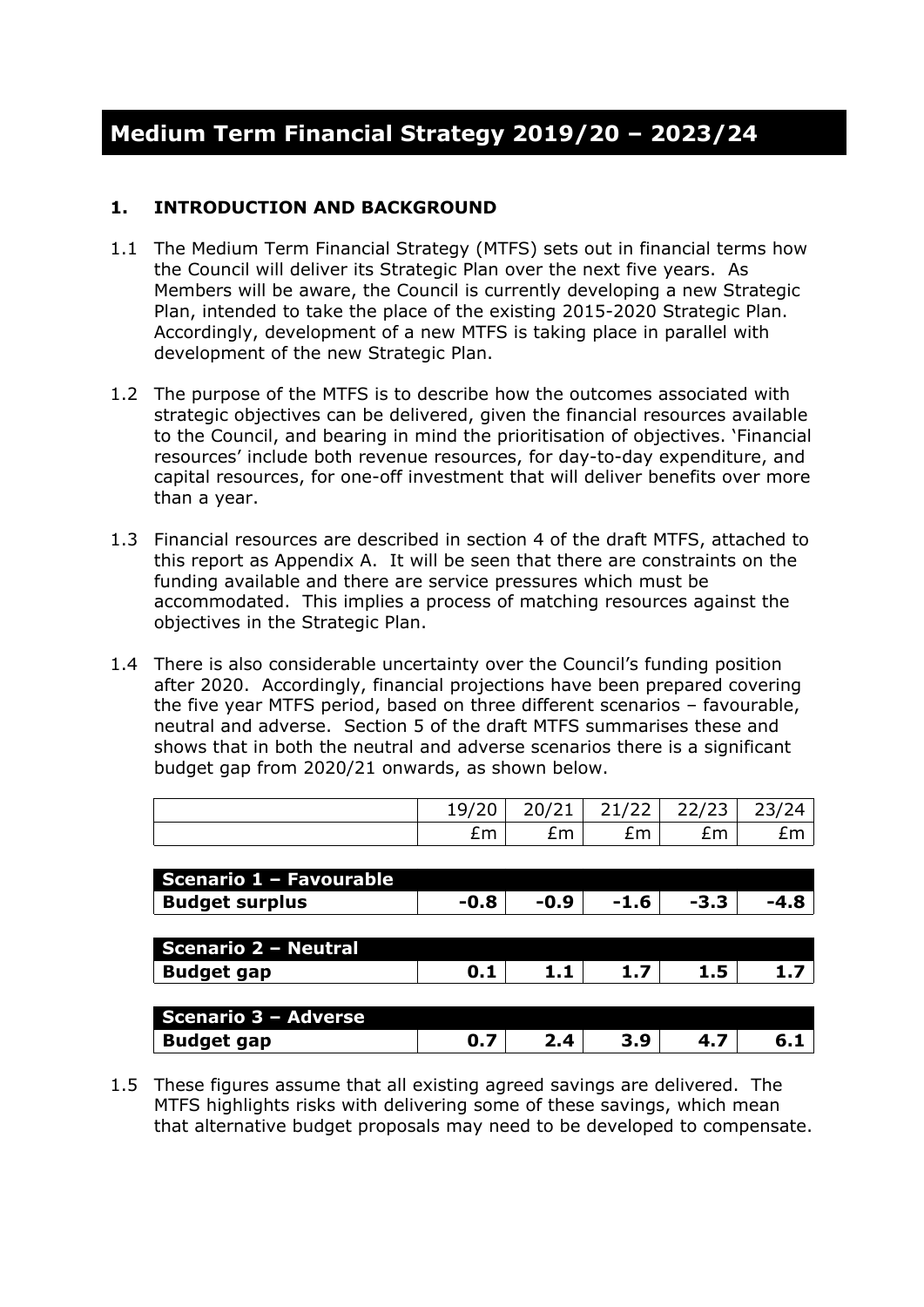- 1.6 In order to inform the process of matching available resources to strategic objectives, the draft MTFS sets out current spending plans in section 6. It then goes on in section 7 to set out principles for developing budget savings and growth plans. It is proposed that spending to deliver strategic priorities is considered in relation to existing discretionary spend and the Council's statutory responsibilities.
- 1.7 Policy and Resources Committee agreed the approach to development of the Medium Term Financial Strategy for 2019/20 - 2023/24 at its meeting on 27 June 2018. Members noted that existing projections assumed annual Council Tax increases up to the level of the referendum limit, but a request was also made for the impact of a Council Tax freeze to be modelled. The draft MTFS addresses this point in section 5.
- 1.8 Members of this Committee are invited to comment on the contents of the draft MTFS.

## **2. AVAILABLE OPTIONS**

- 2.1 The Committee is asked to consider and comment on the draft MTFS attached at Appendix A. Any changes and comments will be considered by the Policy and Resources Committee in November.
- 2.2 The Committee could choose not to comment on Appendix A.

## **3. PREFERRED OPTION AND REASONS FOR RECOMMENDATION**

3.1 The Committee is asked to consider and comment on the draft MTFS attached at Appendix A. This will ensure that its views are taken into account as part of developing the MTFS.

## **4. RISK**

4.1 In order to address the risks associated with the MTFS, the Council has developed a budget risk register. This seeks to capture all known budget risks and to present them in a readily comprehensible way. The budget risk register is updated regularly and is reviewed by the Audit, Governance and Standards Committee at each meeting.

## **5. CONSULTATION RESULTS AND PREVIOUS COMMITTEE FEEDBACK**

5.1 Consultation with all relevant stakeholders is an important part of the process of developing the MTFS. Specifically, the consultation that is taking place as part of Strategic Plan development will elicit views on budget priorities.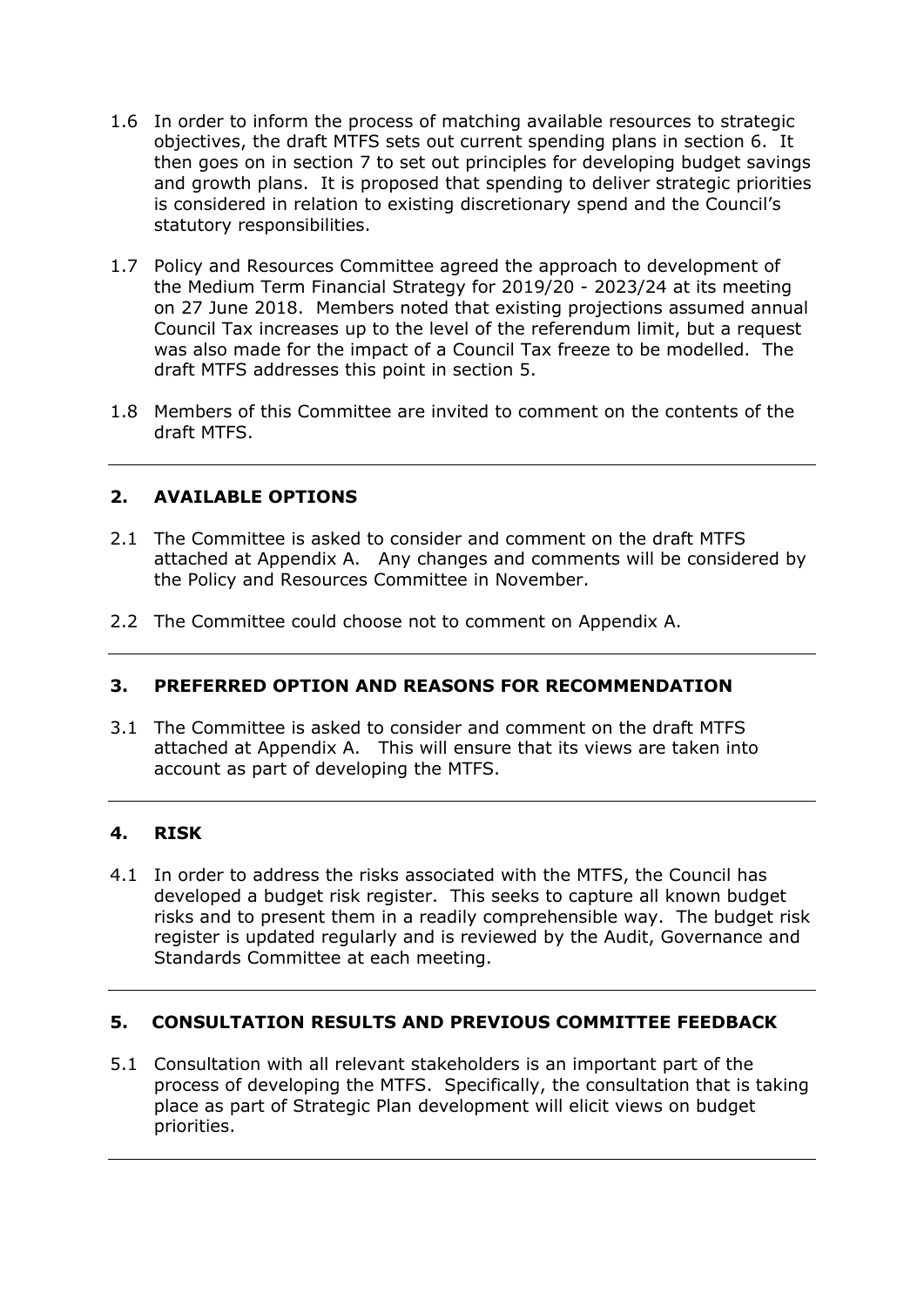#### **6. NEXT STEPS: COMMUNICATION AND IMPLEMENTATION OF THE DECISION**

6.1 The timetable for developing the Medium Term Financial Strategy and budget for 2019/20 is set out below.

| Date                | <b>Meeting</b>                       | <b>Action</b>                                                 |
|---------------------|--------------------------------------|---------------------------------------------------------------|
| 27 June 2018        | Policy and<br>Resources<br>Committee | Agree approach to development<br>of MTFS and key assumptions  |
| November 2018       | All Service<br>Committees            | Service Committee consultation<br>on MTFS                     |
| November 2018       |                                      | Develop detailed budget<br>proposals for 2019/20              |
| 28 November<br>2018 | Policy and<br>Resources<br>Committee | Agree MTFS for submission to<br>Council                       |
| 12 December<br>2018 | Council                              | <b>Approve MTFS</b>                                           |
| January 2019        | All Service<br>Committees            | Consider 19/20 budget proposals                               |
| 13 February 2019    | Policy and<br>Resources<br>Committee | Agree 19/20 budget proposals for<br>recommendation to Council |
| 27 February 2019    | Council                              | Approve 19/20 budget                                          |

## **7. CROSS-CUTTING ISSUES AND IMPLICATIONS**

| <b>Issue</b>                                    | <b>Implications</b>                                                                                                                                                                                                                                                        | Sign-off                                    |
|-------------------------------------------------|----------------------------------------------------------------------------------------------------------------------------------------------------------------------------------------------------------------------------------------------------------------------------|---------------------------------------------|
| <b>Impact on Corporate</b><br><b>Priorities</b> | The Medium Term Financial<br>Strategy and the budget are a<br>re-statement in financial terms<br>of the priorities set out in the<br>strategic plan. They reflect the<br>Council's decisions on the<br>allocation of resources to all<br>objectives of the strategic plan. | Section 151<br>Officer &<br>Finance<br>Team |
| <b>Risk Management</b>                          | This has been addressed in<br>section 4 of the report.                                                                                                                                                                                                                     | Section 151<br>Officer &<br>Finance<br>Team |
| <b>Financial</b>                                | The budget strategy and the<br>MTFS impact upon all activities<br>of the Council. The future<br>availability of resources to                                                                                                                                               | Section 151<br>Officer &<br>Finance         |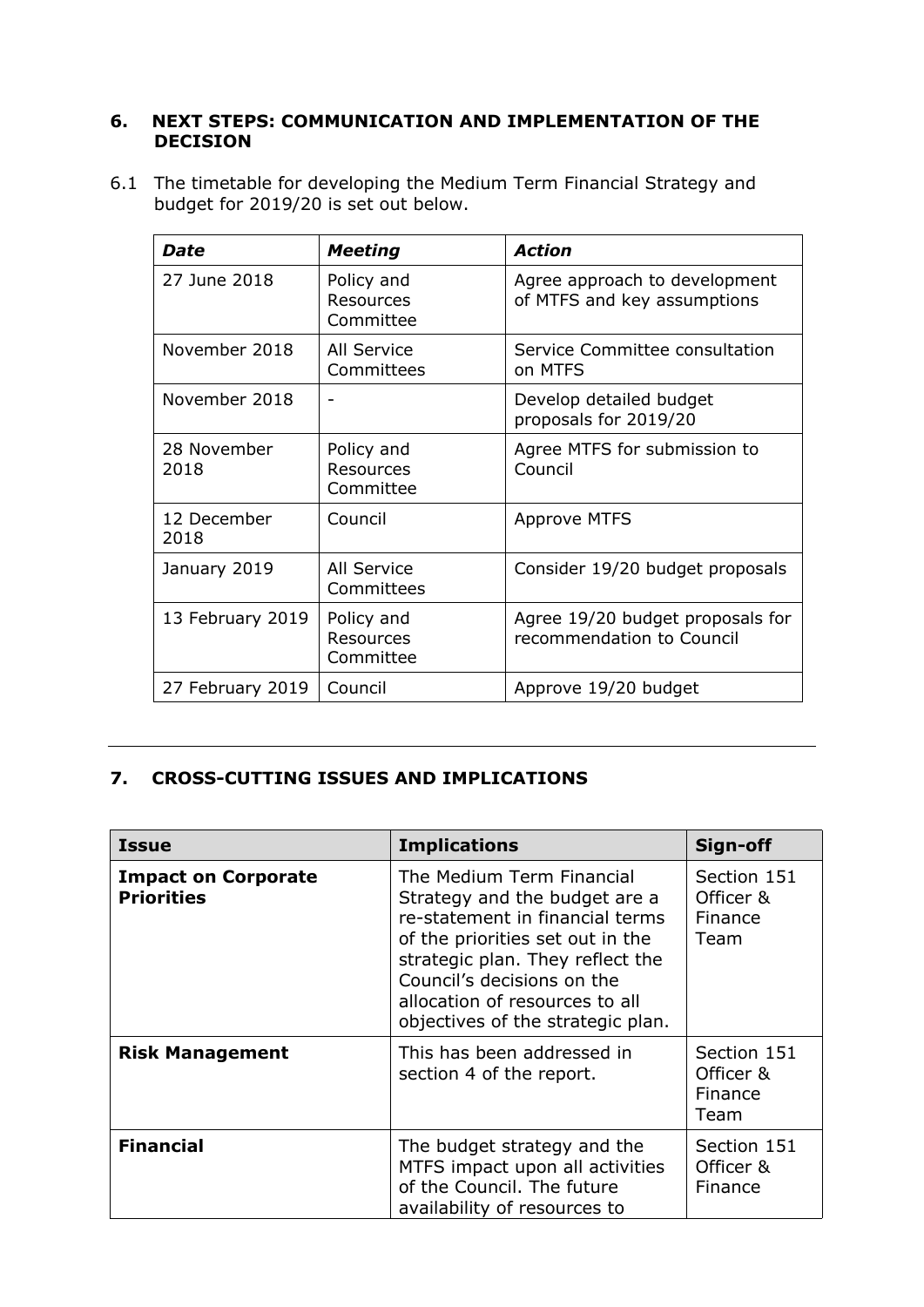|                           | address specific issues is<br>planned through this process. It<br>is important that the committee<br>gives consideration to the<br>strategic financial consequences<br>of the recommendations in this<br>report.                                                                                                                                                                                                                                                                                                                                                                                                                                         | Team                                                     |
|---------------------------|----------------------------------------------------------------------------------------------------------------------------------------------------------------------------------------------------------------------------------------------------------------------------------------------------------------------------------------------------------------------------------------------------------------------------------------------------------------------------------------------------------------------------------------------------------------------------------------------------------------------------------------------------------|----------------------------------------------------------|
| <b>Staffing</b>           | The process of developing the<br>budget strategy will identify the<br>level of resources available for<br>staffing over the medium term.                                                                                                                                                                                                                                                                                                                                                                                                                                                                                                                 | Section 151<br>Officer &<br>Finance<br>Team              |
| Legal                     | Under Section 151 of the Local<br>Government Act 1972 (LGA<br>1972) the Section 151 Officer<br>has statutory duties in relation<br>to the financial administration<br>and stewardship of the<br>authority, including securing<br>effective arrangements for<br>treasury management. The<br>Medium Term Financial Strategy<br>demonstrates the Council's<br>commitment to fulfilling it's<br>duties under the Act. The<br>Council has a statutory<br>obligation to set a balanced<br>budget and development of the<br>MTFS and the strategic revenue<br>projection in the ways set out in<br>this report supports<br>achievement of a balanced<br>budget. | Team Leader<br>(Corporate<br>Governance),<br><b>MKLS</b> |
| <b>Equalities</b>         | The overall approach to the<br>MTFS is to direct resources into<br>areas of need as identified in<br>the Council's strategic<br>priorities. The equalities impact<br>of individual budget decisions<br>will be determined when setting<br>the budget.                                                                                                                                                                                                                                                                                                                                                                                                    | Section 151<br>Officer &<br>Finance<br>Team              |
| <b>Crime and Disorder</b> | The resources to achieve the<br>Council's objectives are<br>allocated through the<br>development of the Medium<br>term Financial Strategy.                                                                                                                                                                                                                                                                                                                                                                                                                                                                                                               | Section 151<br>Officer &<br>Finance<br>Team              |
| <b>Procurement</b>        | The resources to achieve the<br>Council's objectives are<br>allocated through the<br>development of the Medium<br>Term Financial Strategy.                                                                                                                                                                                                                                                                                                                                                                                                                                                                                                               | Section 151<br>Officer &<br>Finance<br>Team              |